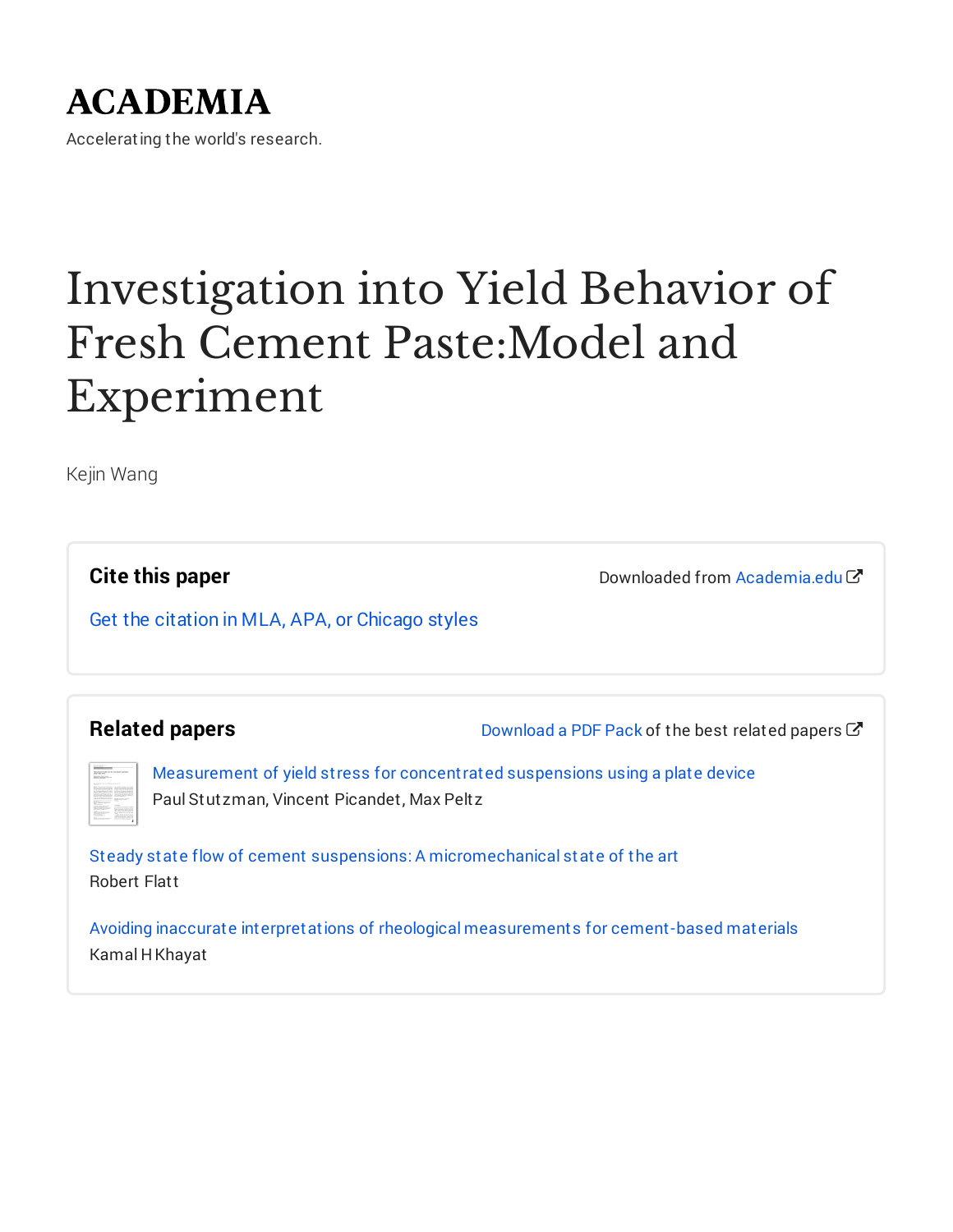Title no. 107-M02

### **Investigation into Yield Behavior of Fresh Cement Paste: Model and Experiment**

by Gang Lu and Kejin Wang

*In the present study, a yield stress model of cement paste is developed based on a theoretical approach. In this model, cement particles are assumed as rigid spheres uniformly distributed and suspended in water. The interparticle force is considered resulting from the electrostatic and dispersion forces of the cement particles. Two types of tests—a direct shear and a rheometer test—are performed on a group of cement pastes made with different water-cement ratios (*w*/*c*), and the results are used for verification of the validity of the newly developed model. The study demonstrates that the newly developed model can not only predict the yield behavior of cement pastes but also describe the correlations among the yield stresses obtained from different experimental methods.*

**Keywords**: cement paste; rheology; yield stress.

#### **INTRODUCTION**

The rheological behavior of a cementitious system, or a freshly made paste, is greatly related to the hydration process of its cementitious materials. The hydration process depends not only on the material characteristics (such as particle distribution, chemical composition, water-to-cementitious material ratio [*w*/*cm*], and admixtures) but also on the hydration time, construction process (such as mixing and placement procedures), and environmental conditions (such as temperature and relative humidity). The complexity of the hydration process made study of the rheology behavior of a fresh cementitious material very challenging. Currently, most studies on cement and concrete rheology are experimentally dependant. The experimental results vary largely because of the different materials investigated, equipment used, and test methods applied. Little work has been done studying cement paste rheological behavior based on a theoretical approach.

In the science of rheology, two important parameters are often used to describe rheological behavior of a material: yield stress and viscosity. Yield stress is the shear stress required by a viscoelastic material for initiating a plastic deformation. It is the maximum shear stress under which the material is at rest but beyond which the material will start to flow or deform. Yield stress is strongly influenced by the magnitude of the interparticle forces and spatial particle distribution of the material studied. Differently, viscosity is the resistance of a material to flow, and it describes the material behavior in a dynamic state. The present study investigates the yield behavior of a cement paste before the cement paste starts to flow.

A great deal of studies have been conducted to measure the yield stress of fresh cementitious materials, most of which measure Bingham yield stress rather than the "true" yield stress.<sup>1,2</sup> According to the science of rheology, the true yield stress is defined as the maximum shear stress at the strain rate of zero; however, in many commonly used test methods,

the reliable true yield stress of a fresh cementitious material is hard to obtain. Therefore, the yield stress is often determined by the intercept of the linear portion of a flow curve, or the shear stress-strain rate curve, of the tested material on the shear stress axis (or at zero shear rate). This yield stress is commonly referred to as "apparent" yield stress. For a cementbased material, shear stress generally increases nonlinearly with increased shear rate because of the particle agglomeration, which even makes the determination of apparent yield stress of the material difficult. Hence, the down load portion (or down-curve) of a rheological hysteresis curve, which often shows that the shear stress of a material linearly decreases with reduced strain rate, is often used. The yield stress determined from the linear portion of the down-curve is called Bingham yield stress.<sup>2</sup> Bingham yield stresses of various fresh cementitious materials have been reported by many researchers in the absence of the true yield stresses.<sup>1,2</sup> In addition, although researchers have indicated that a normal stress, often resulting from a material self-weight and an external load, has significant influence on shear stress of a material, $3$  in most rheological studies, the effect of the normal stress on the shear stress of a cementitious material is commonly neglected.

Qualitative and quantitative disagreements among the rheological parameters of cementitious materials measured from different experiments have been reported by many researchers.<sup>4</sup> The differences in the shear history of a test and the plug flow and slippage of the tested material at the surfaces of the test device all contribute to the large variations of the experimental results; however, the results obtained from each individual test device and method do describe rheological behavior of the tested materials. Thus, it is believed that some relationships may exist among the results from the commonly used test devices and methods. A theoretical approach to the material rheological behavior may be able to explain the variations and to express the relationships among these test results.

In the 1940s, Derjaguin and Landau<sup>5</sup> and Verwey and Overbeek<sup>6</sup> developed the DLVO theory, which describes the force between the charged surfaces of particles interacting through a liquid medium. In this theory, the combined effect of van der Waal's attraction and electrostatic repulsion on the particle interaction is explicated using the double layer of counter-ions (also called the double-layer theory). This theory has been widely used for modeling of the yield stress of particle suspensions. Many studies have shown that this

*ACI Materials Journal*, V. 107, No. 1, January-February 2010. MS No. M-2007-368.R3 received December 29, 2008, and reviewed under Institute publication policies. Copyright © 2010, American Concrete Institute. All rights reserved,<br>including the making of copies unless permission is obtained from the copyright proprietors.<br>Pertinent discussion including authors' December 2010 *ACI Materials Journal* if the discussion is received by August 1, 2010.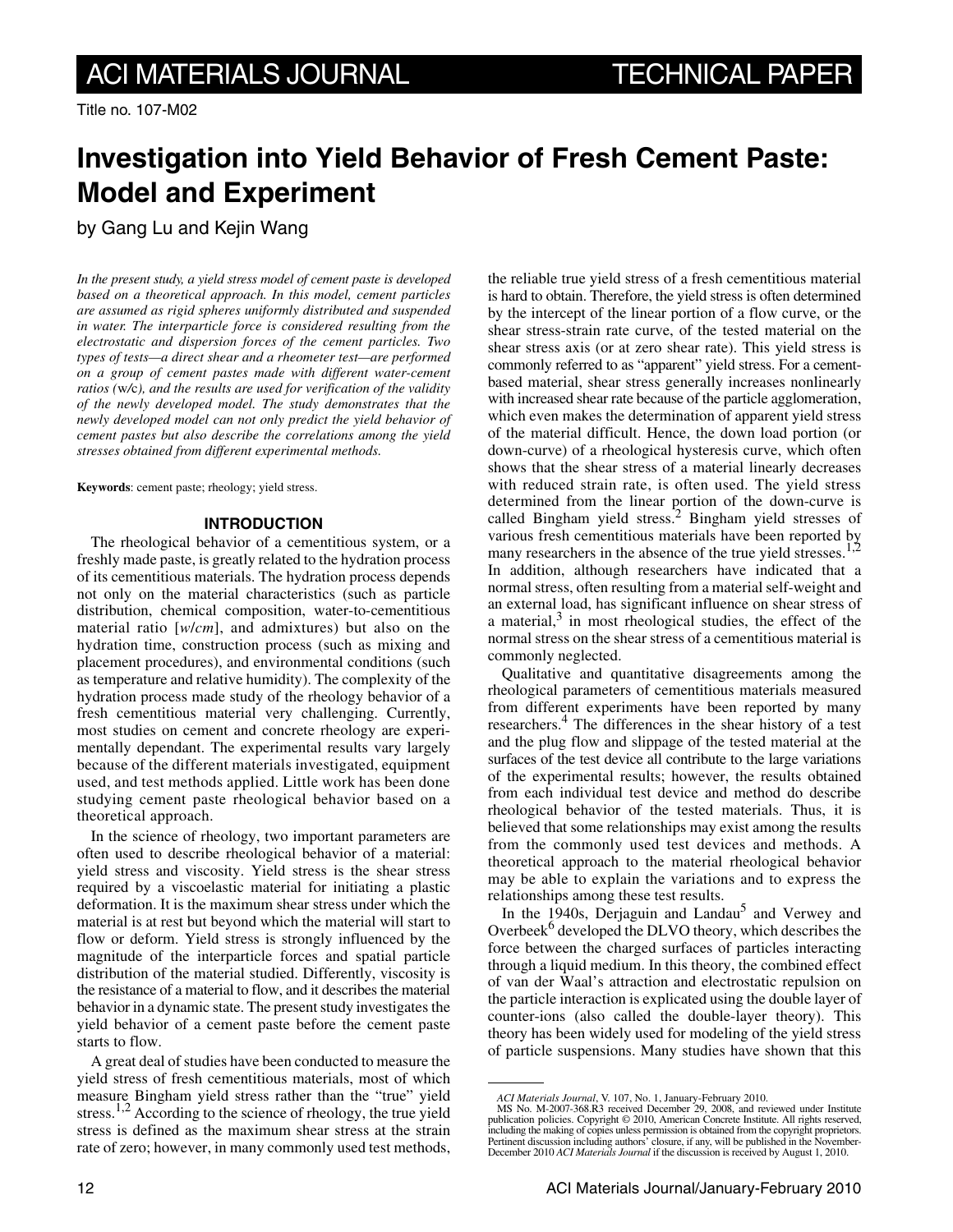*ACI member* **Gang Lu** *is a Civil/Structural Engineer at Shaw Group Inc., Stoughton, MS. He received his PhD from the Department of Civil, Construction, and Environmental Engineering at Iowa State University, Ames, IA, in 2008. He is a member of ACI Committees 237, Self-Consolidating Concrete; 238, Workability of Fresh Concrete; and Joint ACI-ASCE Committee 447, Finite Element Analysis of Reinforced Concrete Structures. His research interests include high-performance fiber-reinforced composites, self-consolidating concrete, concrete rheology, concrete dynamics and constitutive models.*

*ACI member* **Kejin Wang** *is an Associate Professor of civil, construction, and environmental engineering at Iowa State University. She received her PhD from the University of California at Berkeley, Berkeley, CA, in 1994. She is a member of the ACI Board Committee on Sustainability, and ACI Committees 236, Concrete Material Science; 238, Workability of Fresh Concrete; 325, Concrete Pavements; E802, Teaching Methods and Educational Materials; and E803, Faculty Network Coordinating Committee. Her research interests include sustainable cementitious materials, cement chemistry and hydration, concrete rheology, microstructure, and durability.*

yield stress is dependent on the interparticle forces, particle volume fraction, size, distribution, and surface characteristics.<sup>7-11</sup>

Recently, the DLVO theory is increasingly applied to the study of cement paste.<sup>12-17</sup> Flatt<sup>12-14</sup> considered the interparticle potential and sedimentation behavior of a cement suspension, and he developed a model for predicting the interaction between two adjacent cement particles in a different solution. Yang et al. $17$  studied the interparticle action of cement particles in an alcohol solution; however, limited researchers have considered the combined effects of the interparticle forces, particle volume fraction, and size distribution of cement particles on the yield stress of cement pastes with difference water-cement ratios (*w*/*c*).

Lately, in the course of the development of self-consolidating concrete (SCC) technology, a concept of excess paste has been proposed and well received for studying fresh concrete rheology.18,19 The thickness of excess paste in concrete is closely related to the aggregate particle volume and size distribution, and it actually represents the interparticle distance, which is a key component in the study of interparticle forces. Thus, the combination of the DLVO theory and the excess paste concept may lead to an improved model for predicting yield behavior of cementitious materials.

The objective of the present study is to develop an improved model for predicting yield behavior of cementitious materials by using the DLVO theory together with the excess paste concept. This study contains two parts: 1) the theoretical model development; and 2) experimental verification of the validity of the new model. In the model development, cement particles are simplified as rigid spheres with the same (average) diameter uniformly dispersed and suspended in water. The shear force between two adjacent cement particles is evaluated based on the work done by Flatt.<sup>12-16</sup> The average shear force of all cement particles in a unit volume of a cementitious material is then determined according to the concept of probability. A group of cement pastes made with a different *w*/*c* are tested using a direct shear box and a rheometer. The yield stresses calculated from the present model are compared with those measured from the direct shear and rheometer tests.

#### **RESEARCH SIGNIFICANCE**

Most existing studies on cement and concrete rheology are dependent on the experimental protocol. Qualitative and quantitative disagreements among the rheological parameters measured from different experiments have been reported; however, limited work has been done studying the rheological behavior of cement-based materials based on a theoretical approach. In the present study, a theoretical yield stress model of cement paste is developed. This new model can well predict the yield behavior of cement pastes, explain important factors that affect paste yield behavior, and describe the correlations among the yield stresses obtained from different experimental methods. These research results fill the previously mentioned gap in cement rheology study.

#### **THEORETICAL APPROACH Assumption and simplification**

To assist in modeling, a cement paste system is simplified, and the following assumptions are made:

1. A fresh cement paste is considered as a suspension system with cement particles uniformly suspended in water;

2. The cement paste studied is freshly made and the cement hydration has little effect on the paste rheological behavior at this stage;

3. There is no entrapped or entrained air void in the cement paste;

4. All cement particles are rigid spheres and have an equal size in diameter (an average diameter); and

5. The distance between any two cement particles is always larger than zero, and the spaces among the cement particles are filled with water.

For a given specific gravity of cement (*S<sup>c</sup>* ) and *w*/*c*, the volume of mixing water (*Vmixing water*), volume of cement (*Vcement*), number of cement particles, and total surface area in a unit volume of paste (*Aall particles*) can be calculated as follows

$$
V_{mixing\ water} = \frac{1}{1 + \frac{1}{S_c \frac{W}{c}}}
$$
 (1)

$$
V_{cement} = \frac{1}{1 + S_c \frac{w}{c}}
$$
 (2)

$$
N = \frac{V_{cement}}{\frac{4}{3}\pi \bar{r}^3} = \frac{3}{4\pi \bar{r}^3} \frac{1}{1 + S_c \frac{w}{c}}
$$
(3)

$$
A_{all\ particles} = NA_{single\ particles} = \frac{3}{\bar{r}} \frac{1}{1 + S_c \frac{w}{c}}
$$
(4)

where  $\overline{r}$  is the average radius of cement particles,  $N$  is the number of cement particles in a unit volume of cement paste, and *Asingle particles* is the surface area of an individual cement particle. In the present study, the cement specific gravity  $(S_c)$ of 3.15 and the average cement particle diameter  $(2r)$  of 15 micrometers are used.<sup>7,20</sup>

Two states of a cement paste are considered in the modeling: a suspension state and a compacted state. In a suspension state, the distance between two adjacent cement particles in the paste is assumed larger than zero, and the spaces among the cement particles are filled with water. At the compacted state, the cement particles are assumed all in contact. The water that fills the spaces between compacted cement particles is defined as "water between particles." The volume of the water between particles (*Vwater between particles*) in a unit volume of a paste is mainly depending on the particle packing of the cement. The rest of the mixing water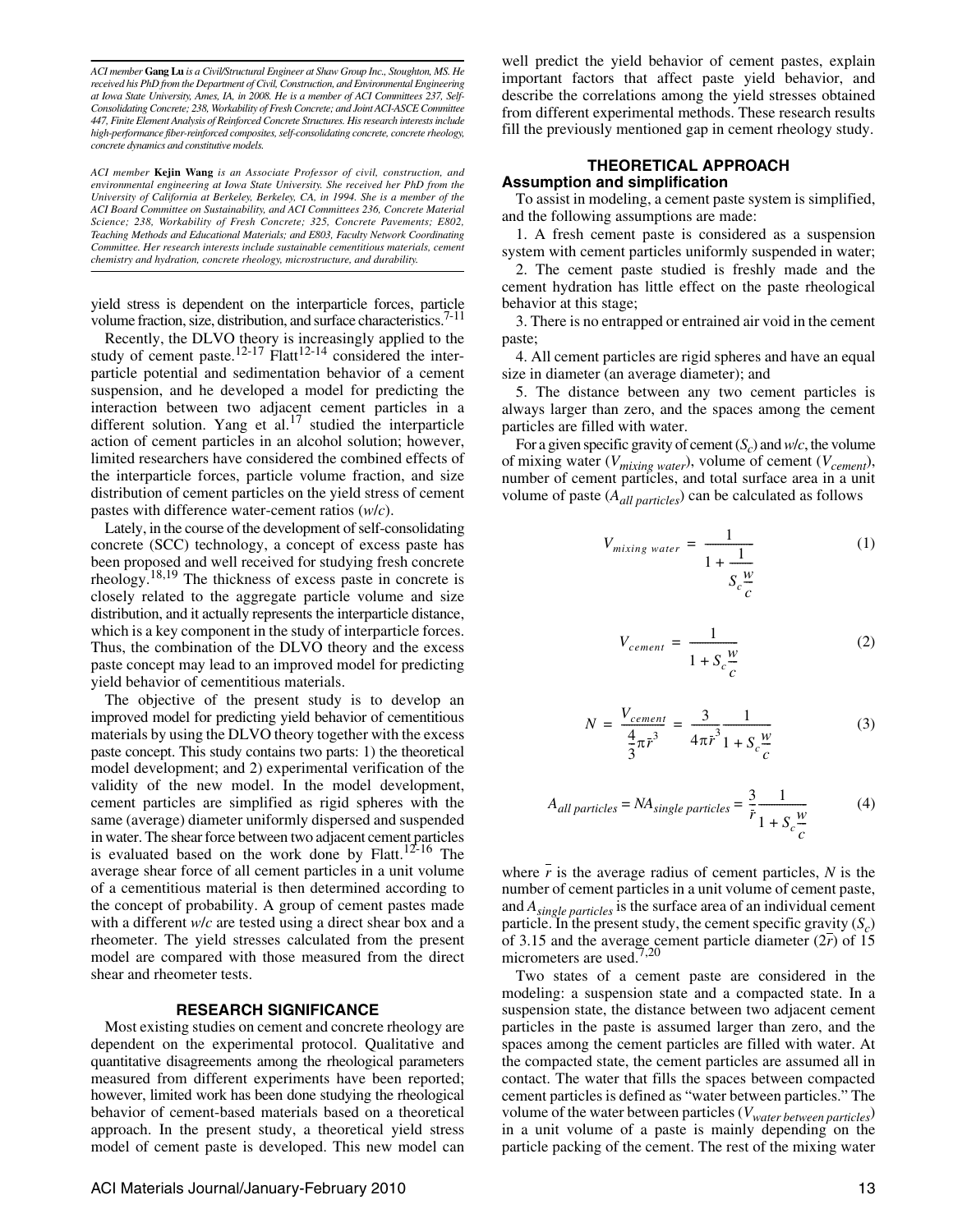that separates the cement particles is defined as excess water. In the present study, the volume of the excess water (*Vexcess water*) and the average interparticle distance (*h*) in a unit volume of a paste are

$$
V_{excess\ water} = V_{mixing\ water} - V_{water\ between\ particles} = \left(1 - \frac{p}{1 - p} \frac{1}{S_c \frac{w}{c}}\right) \frac{1}{1 + \frac{1}{S_c \frac{w}{c}}}
$$
(5)

$$
h = 2 \times \frac{V_{excess\ water}}{A_{all\ particles}} = \frac{2}{3} \bar{r} \bigg[ S_c \frac{w}{c} - \frac{p}{1-p} \bigg] \tag{6}
$$

where *p* is the void ratio of the paste ( $p = 1 - V_{\text{cement}}$ );  $V_{\text{cement}}$  is the volume of the cement in the paste studied; and *Vexcess water* is the volume of the total mixing water used in the paste.

#### **Shear force between two cement particles**

In a bulk suspension solution, a repulsive potential *U<sup>R</sup>* , which arises from the electrostatic force between two particles with the same electron charges, can be given  $as<sup>15</sup>$ 

$$
U_R = 2\pi\varepsilon_0\varepsilon_r \bar{r}\psi^2 \ln\{1 + \exp[-\kappa h]\}\tag{7}
$$

where  $\overline{r}$  is the mean particle's radius;  $h$  is the distance between particle surfaces;  $\psi$  is the zeta potential, which can be determined experimentally; κ is given by  $\kappa$  =  $e\sqrt{(I_cN_A)}/(\epsilon_0\epsilon_r kT)$ ; *e* is the charge of an electron;  $N_A$  is Avogadro's number;  $\varepsilon_r$  is the relative dielectric constant of the liquid medium;  $\varepsilon_0$  is the dielectric permittivity of free space; and  $k$  is Boltzmann's constant. A value of  $k = 1.7$  can be taken in calculation of cement suspension.<sup>15</sup> The variable *T* is the environmental temperature. The ionic strength of the bulk solution, *I<sub>C</sub>*, is defined as  $I_C = (1/2)\Sigma C_i z_i^2$ , where  $C_i$  is the ionic concentration of ion  $i$  in moles per liter,  $z_i$  is the valency of ion *i*, and the summation is over all ion species.

In the same solution, an attractive potential,  $U_A$ , arising from the London-van der Waals force, can be expressed as<sup>12</sup>

$$
U_A = -\frac{A_H}{12} \left[ \frac{4\bar{r}^2}{h^2 + 4\bar{r}h} + \frac{4\bar{r}^2}{h^2 + 4\bar{r}h + 4\bar{r}^2} + 2\ln\left(1 - \frac{4\bar{r}^2}{h^2 + 4\bar{r}h + 4\bar{r}^2}\right) \right] \tag{8}
$$



*Fig. 1—Two-particle interaction model.*

where  $A_H$  is the Hamaker constant, which is determined by properties of the suspending material and the suspension liquid medium.

Various Hamaker constant (*AH*) values have been proposed by different researchers, and the values for cementitious materials vary from  $4.55 \times 10^{-20}$  J to 1.68  $\times$  $10^{-21}$  J.<sup>13,14,21</sup> As discussed hereafter, the Hamaker constant used in the present study is determined from a curve fitting of experimental data.

Based on Eq. (7) and (8), the interparticle electrostatic (*F<sup>E</sup>* ) and dispersion forces  $(F_U)$  of a buck suspension solution can be derived as  $12$ 

$$
F_E = -2\pi\varepsilon_0 \varepsilon_r \bar{r} \psi^2 \frac{\kappa e^{-\kappa h}}{1 + e^{-\kappa h}}
$$
(9)

$$
F_U = \frac{A_H \bar{r}}{12h^2} \tag{10}
$$

Thus, the total interparticle attractive force  $(F_t)$  between adjacent two cement particles is

$$
F_i = F_E + F_U = \frac{A_H \bar{r}}{12h^2} - 2\pi\varepsilon_0 \varepsilon_r \bar{r} \psi^2 \frac{\kappa e^{-\kappa h}}{1 + e^{-\kappa h}} \tag{11}
$$

Assuming that cement particles are equal-sized rigid spheres, the interparticle attraction force of any two adjacent cement particles can be calculated according to the threedimensional (3D) model, as shown in Fig. 1. In this figure, the vector  $n$  connects the centers of two particles, and it is determined by angles  $\alpha$  and  $\beta$  as described in the following

$$
\mathbf{n} = (\sin\alpha \cdot \cos\beta \cdot \mathbf{i} + \cos\alpha \cdot \mathbf{j} + \sin\alpha \cdot \sin\beta \cdot \mathbf{k}) \quad (12)
$$

The interparticle force  $F_i$ , determined by Eq. (11), is on the vector *n*. The probability that the interparticle force generates in a given direction ( $P$ (α, β)) can be expressed by<sup>2</sup>

$$
P(\alpha, \beta) = \frac{\sin \alpha \cdot d\beta \cdot d\alpha}{\pi} \tag{13}
$$

where the range of  $\alpha$  and  $\beta$  are  $\alpha \in [0, \pi/2]$  and  $\beta \in [-\pi/2, \pi/2]$  $\pi/2$ ], respectively.

Hence, the average value of the interparticle force along the  $x_i$  direction is given as

$$
\overline{F}_x = \iint F_i \mathbf{n}_x P(\alpha, \beta) = \iint \left( \frac{A_B \overline{r}}{12h^2} - 2\pi \varepsilon_0 \varepsilon_r \overline{r} \psi^2 \frac{\kappa e^{-\kappa h}}{1 + e^{-\kappa h}} \right) \cdot \left( 14 \right)
$$

$$
\sin \alpha \cdot \cos \beta \frac{\sin \alpha}{\pi} d\alpha d\beta \tag{14}
$$

where  $\alpha \in [0, \pi/2]$  and  $\beta \in [-\pi/2, \pi/2]$ . Equation (14) can be simplified as

$$
\overline{F}_x - 0.5 \left( \frac{A_H \overline{r}}{12h^2} - 2\pi \epsilon_0 \epsilon_r \overline{r} \psi^2 \frac{\kappa e^{-\kappa h}}{1 + e^{-\kappa h}} \right) \tag{15}
$$

14 ACI Materials Journal/January-February 2010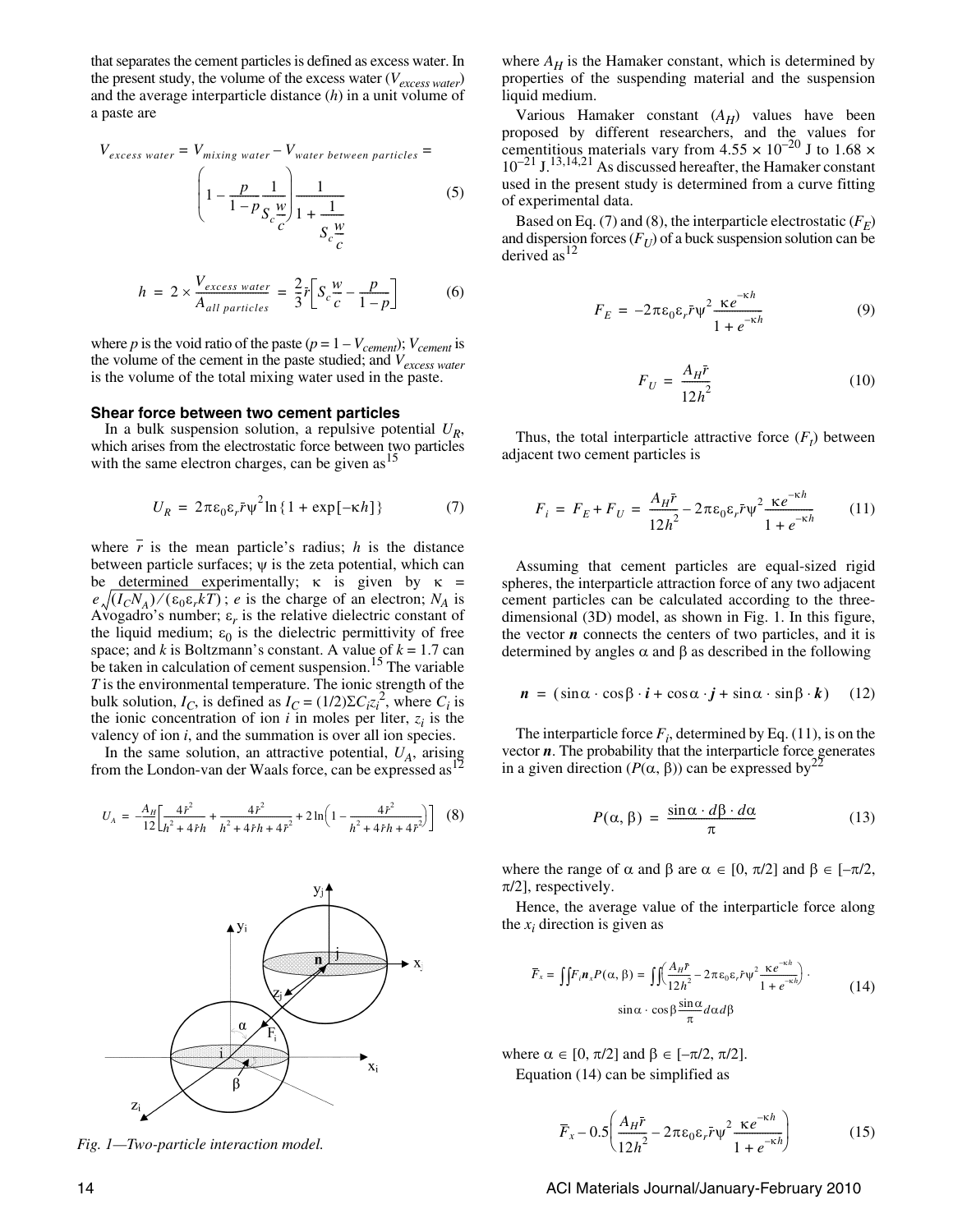#### **Shear stress of a cement paste**

Equation (15) gives the shear force generated by two adjacent cement particles dispersed in water. Considering a horizontal plane of a unit volume of a cement paste cube, one can assume that there are *N* cement particles having the average diameter of  $2r$ . Thus, the overall shear force applied on this plane due to all interparticle action is  $N\overline{F}_x$ , where *N* is the number of particles in a unit shear plane (Eq. (3)).

Combining Eq. (3), (6), and (15), the shear stress of cement paste  $(\tau_p)$  can be obtained as

$$
\tau_p = (16)
$$

$$
\frac{3}{8\pi \bar{r}^3} \frac{1}{S_c \frac{w}{c} + 1} \left\{ \frac{A_H \bar{r}}{12\left(\frac{2}{3}\bar{r}\left[S_c \frac{w}{c} - \frac{p}{1-p}\right]\right)^2} - 2\pi \epsilon_0 \epsilon_r \bar{r} \psi^2 \frac{\kappa e}{12\pi \epsilon_0 \epsilon_r} \frac{\kappa \left(\frac{2}{3}\bar{r}\left[S_c \frac{w}{c} - \frac{p}{1-p}\right]\right)}{1 + e} \right\}
$$

Equation (16) gives the theoretical calculation of the overall shear stress of a freshly made cement paste. Because the spaces among the cement particles are assumed to be always filled with water, the friction force between the cement particles can be considered as zero, and the shear stress of the cement paste results only from the cohesion force between the cement particles. This cohesion force is correlated to the specify gravity *S<sup>c</sup>* of cement particles, *w*/*c,* and mean cement particle radius *r*.

#### **Simplification of the shear stress model**

For a practical application, Eq. (16) can be simplified by replacing some parameters with typical values. Table 1 lists these parameters and values used in the present study (assuming the water temperature of the cement paste is 25°C [77°F]). Using the values listed in Table 1, Eq. (16) is further simplified as Eq. (17)

$$
\tau_p = 2.83 \times 10^{14} \,. \tag{17}
$$

$$
\frac{1}{3.15\frac{w}{c}+1}\left\{\frac{2.5\times10^{4}A_{H}}{3.15\frac{w}{c}-0.9417}\right\}^{-2} - 2.7\times10^{-10}\frac{e^{-8500(3.15\frac{w}{c}-0.9417)}}{1+e^{-6500(3.15\frac{w}{c}-0.9417)}}\right\}
$$

It is noted that the typical values listed in Table 1 are selected from literature, and they may be slightly different from those of the pastes presently studied. Some assumptions used for the present model may also cause some numerical errors. For example, cement particles were assumed as rigid spheres with a single-sized diameter, and the distance between any two cement particles was assumed always larger than zero. These assumptions are necessary for the study of cement interparticle action in a suspension system, but they are different from an actual cement paste. To correct

these minor errors, a curve fitting of experimental data is used to determine the value of Hamaker constant  $A_H$ .

As shown in Eq. (17), the shear stress of a cement paste is now varying only with  $w/c$  because the Hamaker constant  $A_H$ is a constant, not a variable. When the *w*/*c* is multiplied with an experimental scaling parameter *D*, the form of Eq. (17) does not change. Using the experimental scaling parameter *D*, Eq. (17) becomes

$$
\tau_p = 2.83 \times 10^{14} \tag{18}
$$

$$
\frac{1}{3.15D\frac{w}{c}+1} \left\{ \frac{2.5 \times 10^4 A_H}{\left[3.15D\frac{w}{c}-0.9417\right]^2} - 2.67 \times 10^{-10} \frac{e^{-8500(3.15D\frac{w}{c}-0.9417)}}{1+e^{-8500(3.15D\frac{w}{c}-0.9417)}} \right\}
$$

The factor *D* can also be determined from curve fitting of actual experimental data. There are two major reasons for introducing the experimental scaling parameter *D.*

First, besides the assumptions used, some properties of actual cement paste (such as chemical compositions of cement and the suspension solution) are also unable to be fully considered in the present model, which also have significant influence on the model results. Using the parameter *D* can bridge the gap between the model and experimental results caused by these assumptions and simplifications used in the model.

Second, as mentioned previously, experimental results are often depending upon the test equipment, method, and environmental conditions. Because of these variables, disagreements among the rheological parameters of cementitious materials measured from different experiments are often reported by many researchers; however, the results obtained from each individual test device and method does describe the rheological behavior of the tested materials. This indicates that there may be some correlations among these test results. Because the interparticle distance is the most important factor of interparticle action in a cement paste and it is principally determined by *w*/*c*, multiplying the *w*/*c* with a scaling factor *D* permits one to combine all the material and testing uncertainties into one parameter *D*⋅(*w*/*c*), thus making the comparison of the experimental results possible.

When different test methods are selected for a cement rheology study, different *D* values can be used in Eq. (18) and, thus, the effects of the test methods on the rheological test results may be described.

#### **EXPERIMENTAL WORK Materials, proportions, and mixing procedures**

Type I portland cement was used in the experiments, and its chemical and physical properties are shown in Table 2. Cement pastes were made with different *w*/*c* and without any supplementary cementitious materials (SCMs) and chemical admixtures. The direct shear tests were performed for pastes with a *w*/*c* of 0.30, 0.35, 0.40, 0.42, 0.45, and 0.48. (It is difficult to test a wetter mixture with the direct shear device.)

**Table 1—Values of parameters used in model simplification5,7,8,12,20**

| Parameter     | с   | $\varepsilon_0$                                                                                                                           | $\mathbf{u}$      | ມມ   |       |                                         |                                                                |
|---------------|-----|-------------------------------------------------------------------------------------------------------------------------------------------|-------------------|------|-------|-----------------------------------------|----------------------------------------------------------------|
| Typical value | 80  | $8.8542 \times 10^{-12} \text{ C}^2 \text{N}^{-1} \text{m}^{-2}$<br>$(2.5411 \times 10^{-14} \text{ C}^2 \text{lb}^{-1} \text{in.}^{-2})$ | $2.17 \text{ mV}$ | 3.15 | 48.5% | $15 \times 10^{-6}$ m<br>$(0.0006)$ in. | $.7 \text{ nm}^{-1}$<br>$(4.3 \times 10^{7} \text{ in.}^{-1})$ |
| Reference     | - ⊥ | $\overline{1}$                                                                                                                            |                   | 7.20 |       | 7.20                                    |                                                                |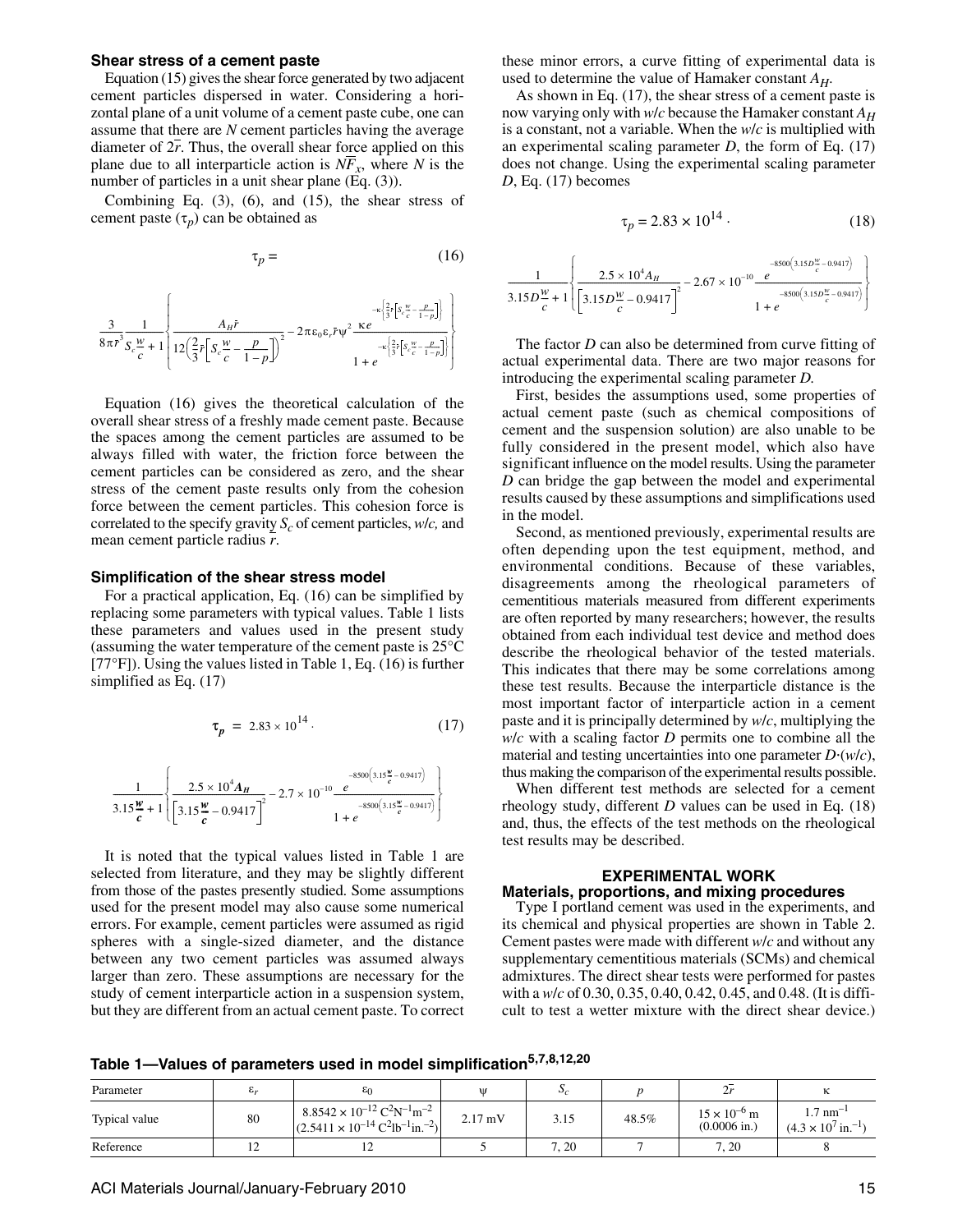Rheometer tests were performed for the pastes with a *w*/*c* of 0.30, 0.35, 0.40, 0.45, 0.50, 0.55, and 0.60. All cement paste samples were mixed with a mixer according to ASTM  $C305<sup>23</sup>$  The temperatures of mixing water and cement were all controlled at 25°C (77°F). The environmental temperature and relative humidity during the paste mixing and testing were  $25 \pm 1.5^{\circ}$ C (77  $\pm 2.7^{\circ}$ F) and  $36 \pm 3\%$ , respectively.

#### **Test methods**

*Direct shear test*—A direct/residual shear apparatus was used in accordance with the ASTM D3080.<sup>24</sup> In the test, the freshly mixed cement paste was placed into the cylindrical shear box, which was made of two separate halves (upper and lower halves) and enclosed a shear area  $(A)$  of 3167 mm<sup>2</sup>  $(4.9 \text{ in.}^2)$ . The paste sample was consolidated with a tamper for 32 times in accordance with ASTM C109.<sup>25</sup> Then, a selected vertical or normal load  $(P_v)$  was applied to the sample. Under the applied normal load, a horizontal or shear force (*P<sup>h</sup>* ) was also applied and it made the two halves of the shear box move relatively one to the other, thus shearing the tested paste. The shear rate used in the present study was controlled as 1 mm/min (0.00394 in./min). The total shear deformation was 5 mm (0.2 in.). The entire shear test process (from the contact of the cement with water to the end of the test) took approximately 15 minutes.

On the shear plane, where the two halves separated, there are two stresses: 1) a normal stress  $\sigma_n$  due to an applied normal load ( $\sigma_n = P_\nu/A$ ); and 2) a shearing stress τ resulting from the applied horizontal load ( $\tau = P_h/A$ ).

*Rheometer test*—A rheometer was used to measure the rheology parameters of the cement pastes. The vane of the rheometer has four blades 7.5 mm (0.3 in.) in width and 30 mm (1.2 in.) in height extending outward from the shaft at 90-degree angles. The capacity of the torque of the rheometer ranges from 1.5 to 50 mN⋅m  $(0.01$  to 0.4 lb⋅in.). After the freshly mixed cement paste was placed into the rheometer, the sample was presheared at a low vane rotation speed of 130 rpm for 60 seconds. Then, the vane was stopped for 60 seconds, within which time the mixing vane was lifted and the sample was gently stirred to mitigate the formation of preferential shear planes due to particle orientation. The sample was then subjected to a controlled rate hysteresis loop where the rotation speed was increased from 0 to 218 rpm over a 60 second period and then immediately decelerated back to 0 rpm. The transformation from torque-rotational speed to shear stressrotational speed was made in accordance to the details provided in Reference 26.

#### **RESULTS AND DISCUSSIONS Direct shear test results**

Typical results of the direct shear tests from two sets of cement paste samples ( $w/c = 0.3$  and 0.4) are shown in Fig. 2. It is observed that at the low *w*/*c* (0.3), the shear stresses of cement paste samples clearly increased with the normal stress applied. At the high *w*/*c* (0.4), however, the shear stresses of the corresponding cement paste samples was

**Table 2—Chemical and physical properties of cement**

| Major oxide         | CaO   | SiO <sub>2</sub>       |      | $Al_2O_3$ Fe <sub>2</sub> O <sub>3</sub> | MgO  | SO <sub>2</sub> |  |
|---------------------|-------|------------------------|------|------------------------------------------|------|-----------------|--|
| composition, %      | 64.20 | 20.80                  | 5.55 | 2.25                                     | 1.91 | 2.96            |  |
| Physical properties |       | Specific gravity: 3.15 |      | Fineness: $373 \text{ m}^2/\text{kg}$    |      |                 |  |

much lower and did not change very much with increased normal stress.

Figure 3 gives the relationship between the maximum shear stresses obtained from the curves in Fig. 2 and their corresponding normal stresses. The relationship follows the format of the Mohr-Coulomb equation and, therefore, these curves are called the Mohr-Coulomb failure curves of cement pastes. The intercept of the linear line on the shear stress axis indicates the cohesion of the cement paste. The shear stress of the cement paste under zero normal stress in Fig. 3 represents the rheological true yield stress, under which the cement paste material is in a static state. The angle between the linear line and the shear stress axis signifies the friction angle, which indicates the effect of normal stress on shear stress.

Figure 3 depicts that the true yield stresses measured from direct shear test, that is, the shear stresses under zero normal stress of the cement pastes, decrease with increased *w*/*c*. This trend is consistent with the result from general rheological study of cement paste because increased *w*/*c* improves flow ability of a cement paste. $4$  Figure 3 also illustrates that the friction angle of a cement paste decreases as its *w*/*c* increases. A significant change in shear stress is observed when the *w*/*c* increases from 0.3 to 0.4.

As illustrated in Fig. 3, for a cement paste with a low *w*/*c*  $( $0.4$ ), shear stress increases significantly with the applied$ normal stress while, for a cement paste with a higher *w*/*c*, the shear stress of the paste does not change very much with its normal stress, and the friction angle of the paste is small. This is very important information for studying the rheological behavior of a cement paste with a low  $w/c$  (<0.4). It implies that conducting a rheometer test for a cement paste with a *w*/*c*



*Fig. 2—Typical direct shear test results.*



*Fig. 3—Mohr-Coulomb failure curves of fresh cement pastes.*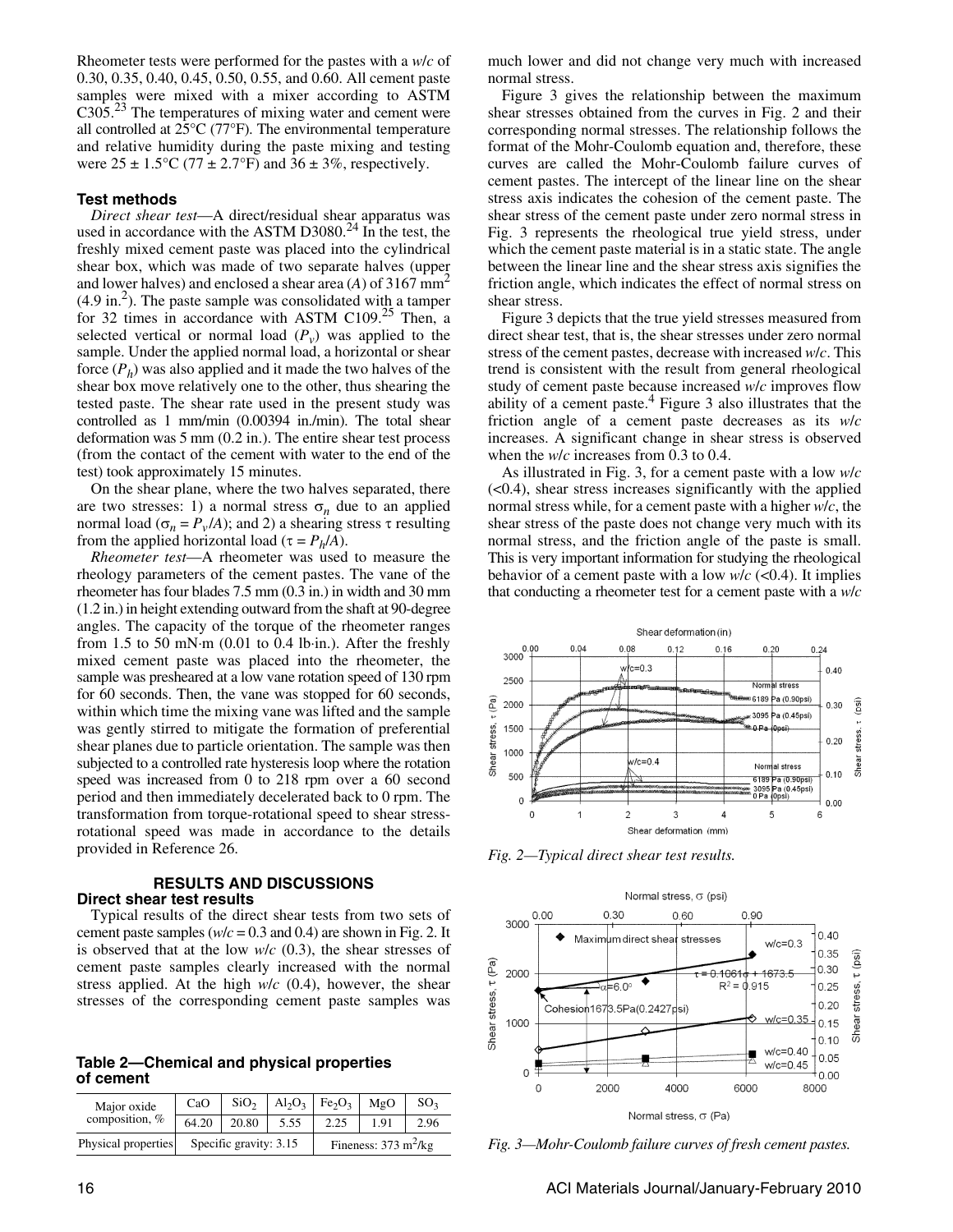lower than 0.4 without considering the effect of normal stress is not appropriate. Such a normal stress may result from the self-weight of the cement paste located above the shear zone or a confining stress from the boundary of the rheometer device.



*Fig. 4—Effect of* w*/*c *on paste rheological behavior.*



*Fig. 5—True and Bingham yield stress defined from typical flow curves: (a) up-curve without peak value; and (b) upcurve with peak value.*

|  |  | Table 3—Rheological yield stress of cement pastes |  |  |  |  |
|--|--|---------------------------------------------------|--|--|--|--|
|--|--|---------------------------------------------------|--|--|--|--|

#### **Rheometer test results**

Figure 4 shows the flow curves, the torque (mN⋅m) versus the vane rotation speed (rpm), of cement pastes with a different *w*/*c* from rheometer tests. Consistent with that observed from direct shear tests, a significant change in the shapes of the flow curves occurs when *w*/*c* decreases from 0.4 to 0.3. As seen in Fig. 4, the rheometer test generally produces a hysteresis loop, which contains two parts: the upand down-curves. The area enclosed by the up- and downcurves reflects the thixotrophical behavior of a paste. Figure 4 demonstrates that the thixotrophical behavior of the paste with a low *w*/*c* is more significant than that of a paste with a high *w*/*c*. This indicates that higher energy is required for the low *w*/*c* paste to make the shear deformation happen.

In the present paste rheometer tests, the up-curve of a hysteresis loop reflects the behavior change of the original cement paste (without deagglomeration) from a solid state to a flow state. Thus, the yield stress calculated from the torque of this up-curve corresponding to the vane rotation speed or the paste deformation of zero is most likely the true yield stress. On the other hand, the down-curve of a rheometer test reflects the behavior of the tested paste under a shear after its particle agglomerations are broken down. During this testing period, the cement paste possesses Bingham behavior. Thus, the Bingham yield stress can be calculated from the torque of the down-curve corresponding to the vane rotation speed of zero.

Figure 5 illustrates that the up-curves have two different types of shapes: one with a clear peak torque (for the pastes with  $w/c = 0.3$  and 0.4) and one without a visible peak torque (for the pastes with  $w/c = 0.5$  and 0.6). For the up-curve without a clear peak, as shown in Fig. 5(a), because there is no distinguished maximum torque before the paste flows and the minimum stress value is zero, a linear curve fitting of the up flow curve appears the best way to obtain the yield stress of the up-curve. In the present study, a linear curve fitting of the up flow curve is performed for the up-curve without a clear peak value, and the shear stress calculated from the torque corresponding to the interception of the linear curve with the torque axis is defined as the true yield stress. For the up-curve with a clear peak, as shown in Fig. 5(b), the true stress of a cement paste is calculated from the peak value of the torque of the up-curve because the peak generally occurs at a very small rotation speed.26 The Bingham yield stress is determined from the torque corresponding to the interception of the linear portion of the down-curve with the torque axis.<sup>2</sup> The true and Bingham yield stresses from both the rheometer and direct shear tests for all samples are listed in Table 3, and the discussions of these test results are given in the following section.

#### **Comparison of test results**

Table 3 illustrates that the true yield stresses measured from the direct shear tests and rheometer tests. These two

| . .                                                                      |                    |                   |                   |                   |                   |                  |                  |                  |
|--------------------------------------------------------------------------|--------------------|-------------------|-------------------|-------------------|-------------------|------------------|------------------|------------------|
| wlc                                                                      | 0.30               | 0.35              | 0.40              | 0.45              | 0.48              | 0.50             | 0.55             | 0.60             |
| Bingham yield stress from<br>rheology test, Pa (psi)                     | 153.5<br>(0.0223)  | 51.3<br>(0.0074)  | 38.8<br>(0.0056)  | 30.5<br>(0.0044)  | $NA^*$            | 25.5<br>(0.0037) | 10.8<br>(0.0016) | 10.0<br>(0.0015) |
| True yield stress from<br>rheology test, Pa (psi)                        | 1547.2<br>(0.2244) | 395.7<br>(0.0574) | 189.2<br>(0.0274) | 53.3<br>(0.0077)  | NA                | 53.2<br>(0.0076) | 16.5<br>(0.0024) | 15.7<br>(0.0023) |
| True yield stress from direct shear<br>test at 0 normal stress, Pa (psi) | 1673.5<br>(0.2427) | 473.6<br>(0.0687) | 202.1<br>(0.0293) | 148.4<br>(0.0215) | 142.1<br>(0.0200) | NA               | <b>NA</b>        | <b>NA</b>        |

\*Test was not performed and result is not available.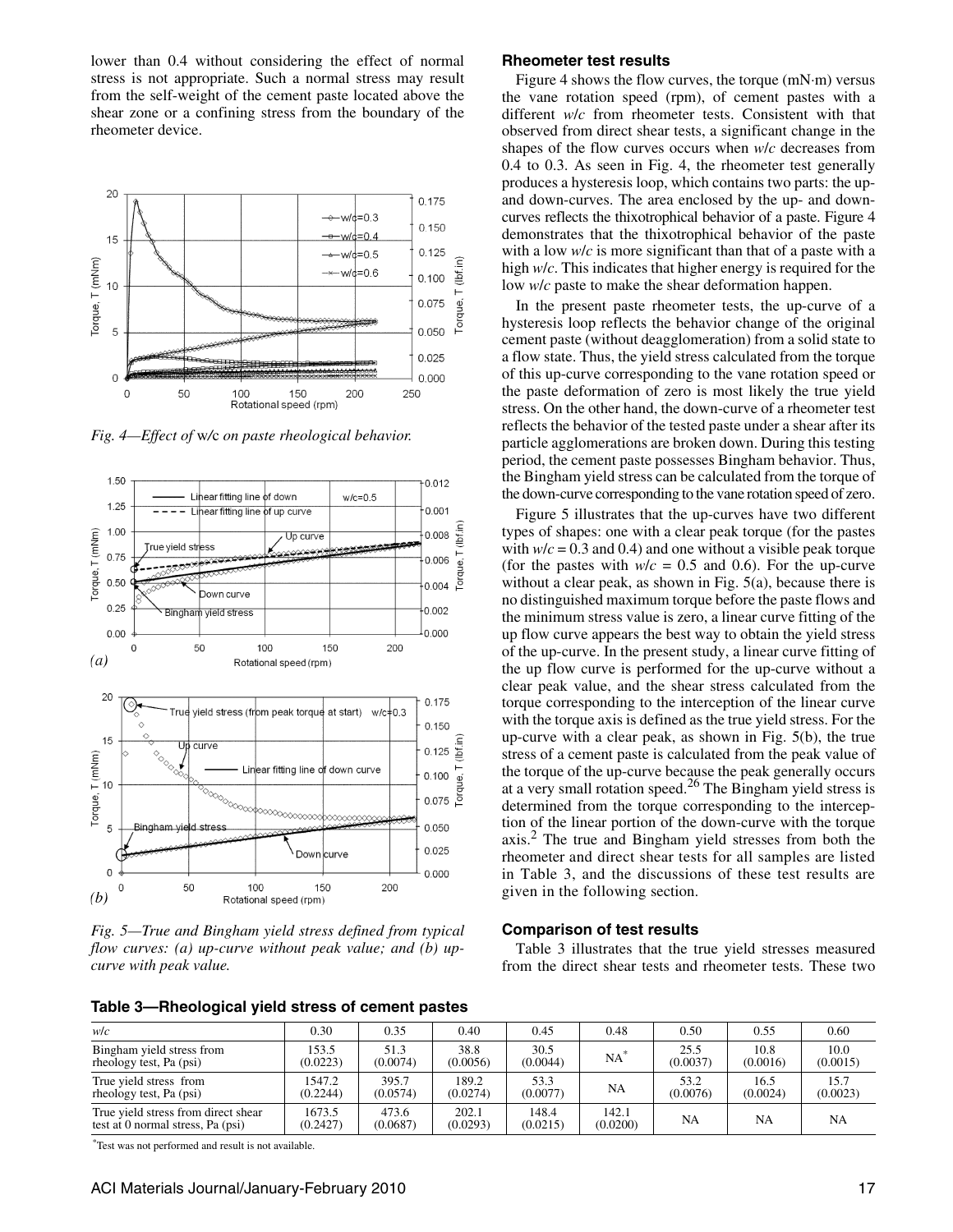true yield stresses are very close, and both are much higher than the Bingham yield stresses obtained from the rheometer tests. All yield stresses in Table 3 decrease with increased *w*/*c* regardless of the testing and measuring methods. The good agreement between these two true yield stresses confirms that the true yield stress is the one that exists before any work is done on the pastes.<sup>1</sup> The agglomeration of cement particles would significantly affect the value of the true yield stress of the paste. The small differences between the true yield stresses obtained from the direct shear and rheometer tests may be associated with the two different test methods.

The Bingham yield stress is obtained from the down flow curve, where all cement particle agglomerations have been broken down. Because little or no structure is remaining, less stress is required for the cement paste to flow. Thus, the Bingham yield stress is lower than the true yield stress measured from the up flow curve. Because the Bingham yield stress measurement would be reliable only when the paste structure has been fully broken down by shearing, the measurement may be critically dependent on the details of the test procedure employed.

#### **Comparison of model and test results**

The previous discussions on Table 3 have proven that even though the values of the yield stress obtained from different tests are different, the trends of the effect of *w*/*c* on yield stress of cement pastes resulting from these tests are similar. Because of this, an experimental scaling parameter *D* can be introduced in Eq. (18). Using different *D* values, as described in the following, the relationships between the results from different rheological tests can be established.

First, Eq. (18) is used to fit the true yield stress obtained from the direct shear tests (Fig. 6). This good curve fitting results in an  $R^2$  value of 0.9988. From the curve fitting, factors  $A_H$  and *D* are obtained as 2.80  $\times$  10<sup>-17</sup> and 1.25, respectively.



*Fig. 6—Fitting of test data using Eq. (18).*



*Fig. 7—Curve fitting of published data using Eq. (18).*

Given that  $A_H = 2.80 \times 10^{-17}$ , Eq. (18) is then applied to fit the true yield stress data obtained from the rheometer tests. This curve fitting results in an  $R^2$  value of 0.9990 and an unchanged *D* value of 1.25. The same *D* value obtained from the curve fittings of the true yield stresses from the direct shear and rheometer tests indicates that these two test methods are directly correlated.

Using  $A_H$  = 2.80  $\times$  10<sup>-17</sup>, Eq. (18) is once again used to fit the Bingham yield stress data obtained from the rheometer tests (Fig. 6). Consequently, the curve fitting results in an  $R^2$ value of 0.9669 and a different *D* value of 1.75. This suggests that there is a difference but also a correlation between the yield stress from the direct shear and the Bingham yield stress from the rheometer tests.

#### **Application of present model to published rheometer test results**

To verify the validity of the newly developed model, Equation 18 is also employed to fit some published experimental data. Figure 7 shows the results of the Eq. (18) curve fitting on three sets of yield stress data collected from different literatures, that is, the data resulted from different types of rheometer, test procedures, and different ranges of *w/c* in pastes. The Hamaker constant  $A_H$  of 2.80  $\times$  10<sup>-17</sup> is again used for the curve fittings.

Figure 7 illustrates that the newly developed yield stress model fits all selected, published experimental data very well  $(R^2 = 0.87$  to 0.99). The experimental scaling parameter *D* is 1.75 for the test data provided by Rosquoet et al.<sup>27</sup> The data covered a large range of *w*/*c* (0.35 to 1.00), representing high-, normal-, and low-strength cement pastes. These test data were obtained from a rheometer with a coaxial cylinder spindle.<sup>27</sup> The experimental scaling parameter *D* is 2.0 for the test data provided by Papo and Piani.<sup>28</sup> The data covered quite a small range of low *w*/*c* (0.30 to 0.40), most of which were corresponding to high-strength pastes. They were obtained from a rate-controlled coaxial cylinder viscometer.<sup>28</sup> The experimental scaling parameter  $D$  is 1.55 for the test data provided by Shaughnessy and Clark.<sup>29</sup> The data covered *w*/*c* of 0.4 to 0.8, representing normal- and lowstrength cement pastes. These data resulted from both concentric cylinder rotary viscometer and cone and plate viscometer.<sup>29</sup> Figure 7 also implies that some relationships exist among the different rheological test results obtained with different test methods, and these relationships can be connected by the experimental scaling parameter *D*.

#### **CONCLUSIONS**

In the present study, a yield stress model of cement paste is developed based on a theoretical approach. In this model, the cement paste is considered as a suspension system and cement particles are assumed as rigid spheres uniformly distributed in the system. The shear stress of cement paste is determined by the interparticle forces alone with probabilistic approach. To verify the validity of the newly developed model, two types of tests (direct shear and rheometer) are performed for a group of cement pastes with a different *w*/*c*, and the model has been applied to three sets of published experimental data. The results indicate the following:

1. The newly developed model can not only predict the yield stress of a cement paste but also correlate the yield stresses from different experimental methods using an experimental scaling parameter *D*.